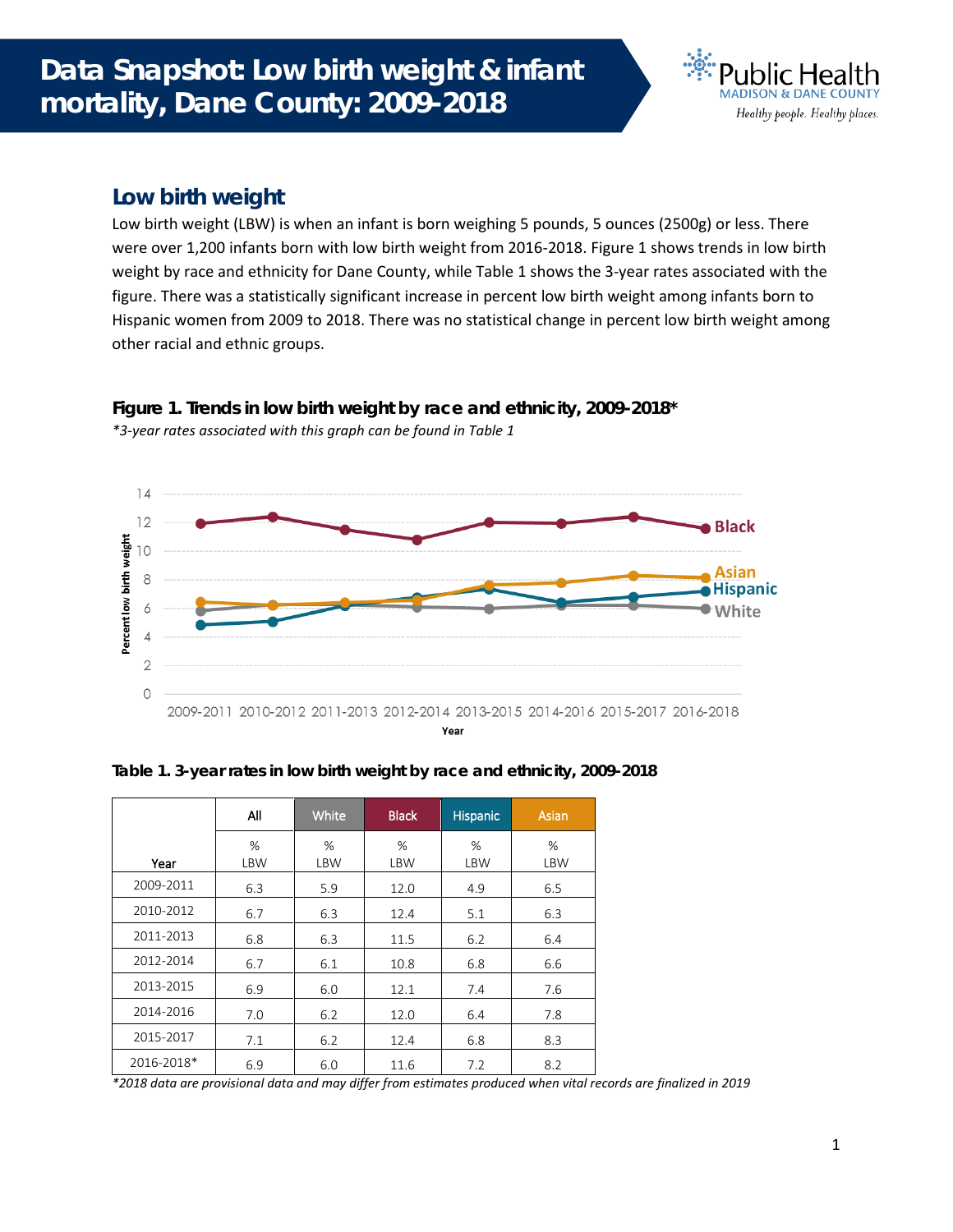## **Infant mortality**

Infant mortality is when an infant dies before his or her first birthday . There were over 90 infant deaths from 2016-2018. Figure 1 shows trends in infant mortality by race and ethnicity for Dane County, while Table 2 shows the 3-year rates associated with the figure.. There was no statistically significant change in infant mortality rates for any racial or ethnic group from 2009 to 2018, though there was a substantial, non-statistically significant increase in the infant mortality rate among Hispanic infants during this time period.



Year

**Figure 2. Trends in infant mortality by race and ethnicity, 2009-2018\*** *\*3-year rates associated with this graph can be found in Table 2*

|  | Table 2. Trends in infant mortality by race and ethnicity, 2009-2018 |  |  |  |
|--|----------------------------------------------------------------------|--|--|--|
|  |                                                                      |  |  |  |

|            | All               | <b>White</b>      | <b>Black</b><br><b>Hispanic</b> |                   | Asian             |
|------------|-------------------|-------------------|---------------------------------|-------------------|-------------------|
| Year       | Rate per<br>1,000 | Rate per<br>1,000 | Rate per<br>1,000               | Rate per<br>1,000 | Rate per<br>1,000 |
| 2009-2011  | 5.1               | 4.3               | 13.9                            | 2.8               | 5.1               |
| 2010-2012  | 4.9               | 4.5               | 12.0                            | 3.5               | 3.4               |
| 2011-2013  | 5.3               | 4.6               | 13.7                            | 3.7               | 2.7               |
| 2012-2014  | 4.4               | 3.7               | 9.3                             | 5.6               | 3.2               |
| 2013-2015  | 5.2               | 3.8               | 15.2                            | 6.2               | 3.8               |
| 2014-2016  | 5.3               | 4.3               | 13.8                            | 6.6               | 3.6               |
| 2015-2017  | 5.5               | 4.2               | 15.5                            | 5.6               | 5.5               |
| 2016-2018* | 5.3               | 4.3               | 12.0                            | 7.8               | 4.4               |

*\*2018 are provisional data and may differ from estimates produced when vital records are finalized in 2019*